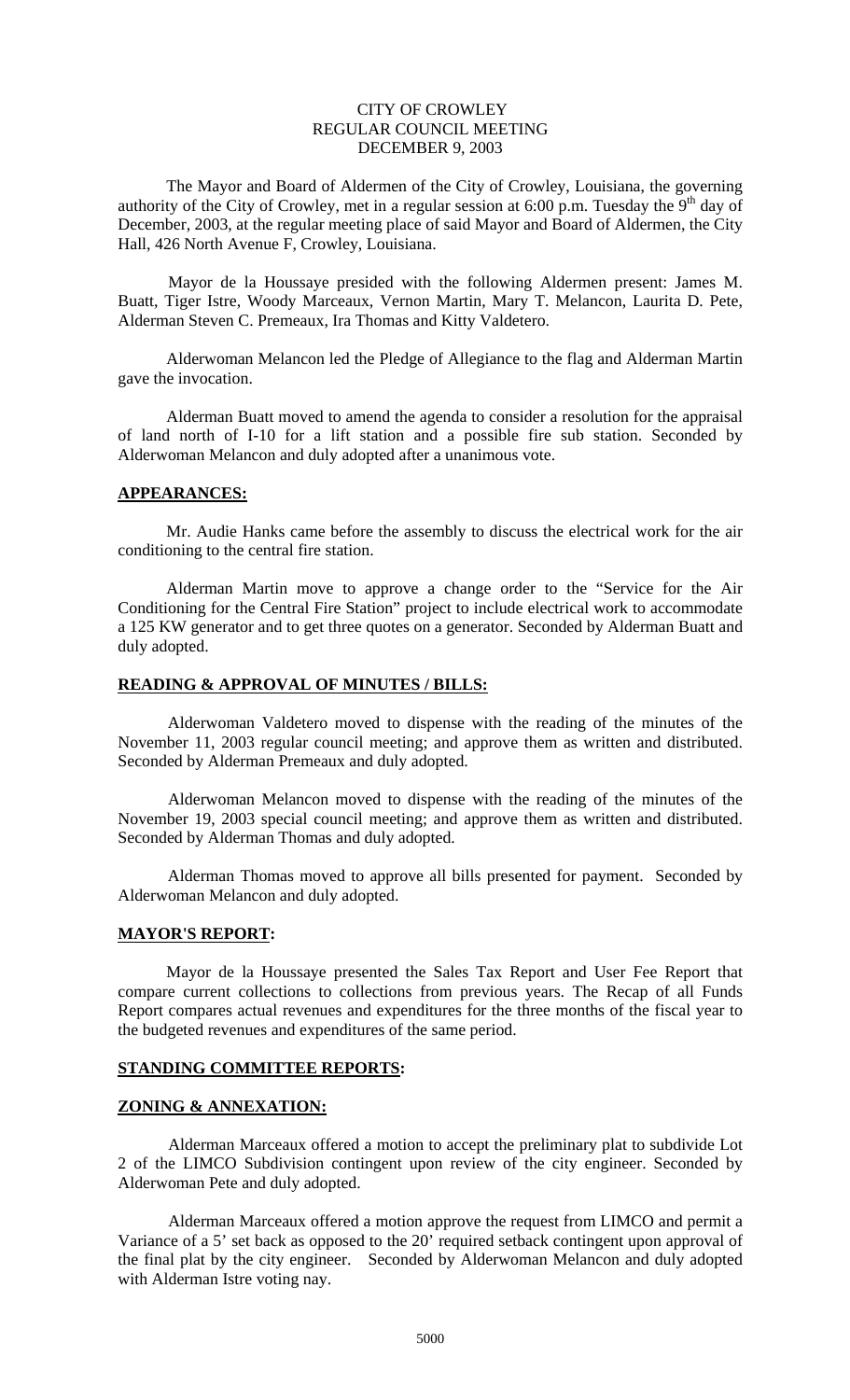Alderman Marceaux reported that in Committee meeting, a motion was offered by Alderman Thomas and seconded by Alderwoman Pete to table the Planning Commission's recommendation regarding the conflict of the building located at Lot 4, South 23' Lot 5, South 73' Lot 7, Block 43, Original Crowley until Judge Ruben rules on this matter. The motion failed in committee due to lack of a majority. At this time Alderman Marceaux offered a motion to concur with the Planning Commission to release the restrictions at Lot 4, South 23' Lot 5, South 73' Lot 7, Block 43, Original Crowley. Seconded by Alderman Istre. A motion to table the existing motion was offered by Alderman Buatt and seconded by Alderwoman Melancon. Alderman Marceaux called a Point of Order because he did not think proper discussion had taken place prior to the motion to table. After a lengthy discussion Alderman Buatt moved to table the motion to release the restrictions at Lot 4, South 23' Lot 5, South 73' Lot 7, Block 43, Original Crowley. Seconded by Alderwoman Melancon and duly adopted after the following roll call vote.

- YEAS: James M. Buatt, Mary T. Melancon, Laurita D. Pete, Steven C. Premeaux and Ira Thomas
- NAYS: Tiger Istre, Woody Marceaux and Vernon Martin

ABSENT: Kitty Valdetero

## **PUBLIC WORKS:**

The following resolution was offered by Alderwoman Melancon, duly seconded by Alderman Martin, and duly resolved and adopted on December 9, 2003.

> A RESOLUTION BY THE MAYOR AND BOARD OF ALDERMEN OF THE CITY OF CROWLEY CONCERNING A REQUEST TO THE LOUISIANA DEPARTMENT OF TRANSPORTATION AND DEVELOPMENT FOR NEEDED DRAINAGE IMPROVEMENTS ON SECOND STREET (U.S. HIGHWAY 90) BETWEEN AVENUE H AND AVENUE J.

WHEREAS, the City of Crowley is experiencing frequent and severe drainage problems at the intersection of Second Street (U.S. Highway 90) and Avenue I.

WHEREAS, the City Engineer has investigated this situation and determined that this problem is due to the absence of drainage structures at this intersection; and

WHEREAS, the City Engineer has further determined that a subsurface drainage system needs to be installed along Second Street (Highway 90) to direct the runoff from this intersection to the existing subsurface drainage system at Avenue H and to the existing subsurface drainage system at Avenue J.

NOW, THEREFORE, BE IT RESOLVED by the Board of Aldermen of the City of Crowley in regular session duly convened, that the Mayor and Council of said City hereby request and urge the Louisiana Department of Transportation and Development to proceed immediately to install a subsurface drainage system along Second Street (U.S. Highway 90) to direct runoff from this intersection to the existing subsurface drainage systems at Avenue H and Avenue J, and to perform any additional improvements that they may deem appropriate and necessary to improve the drainage system along Second Street (U.S. Highway 90).

ADOPTED: December 9, 2003

\_\_\_\_\_\_\_\_\_\_\_\_\_\_\_\_\_\_\_\_\_\_\_\_\_\_\_\_\_\_\_\_\_\_\_\_\_ ISABELLA L. DE LA HOUSSAYE, MAYOR

ATTEST:

\_\_\_\_\_\_\_\_\_\_\_\_\_\_\_\_\_\_\_\_\_\_\_\_\_ JUDY L. ISTRE, CITY CLERK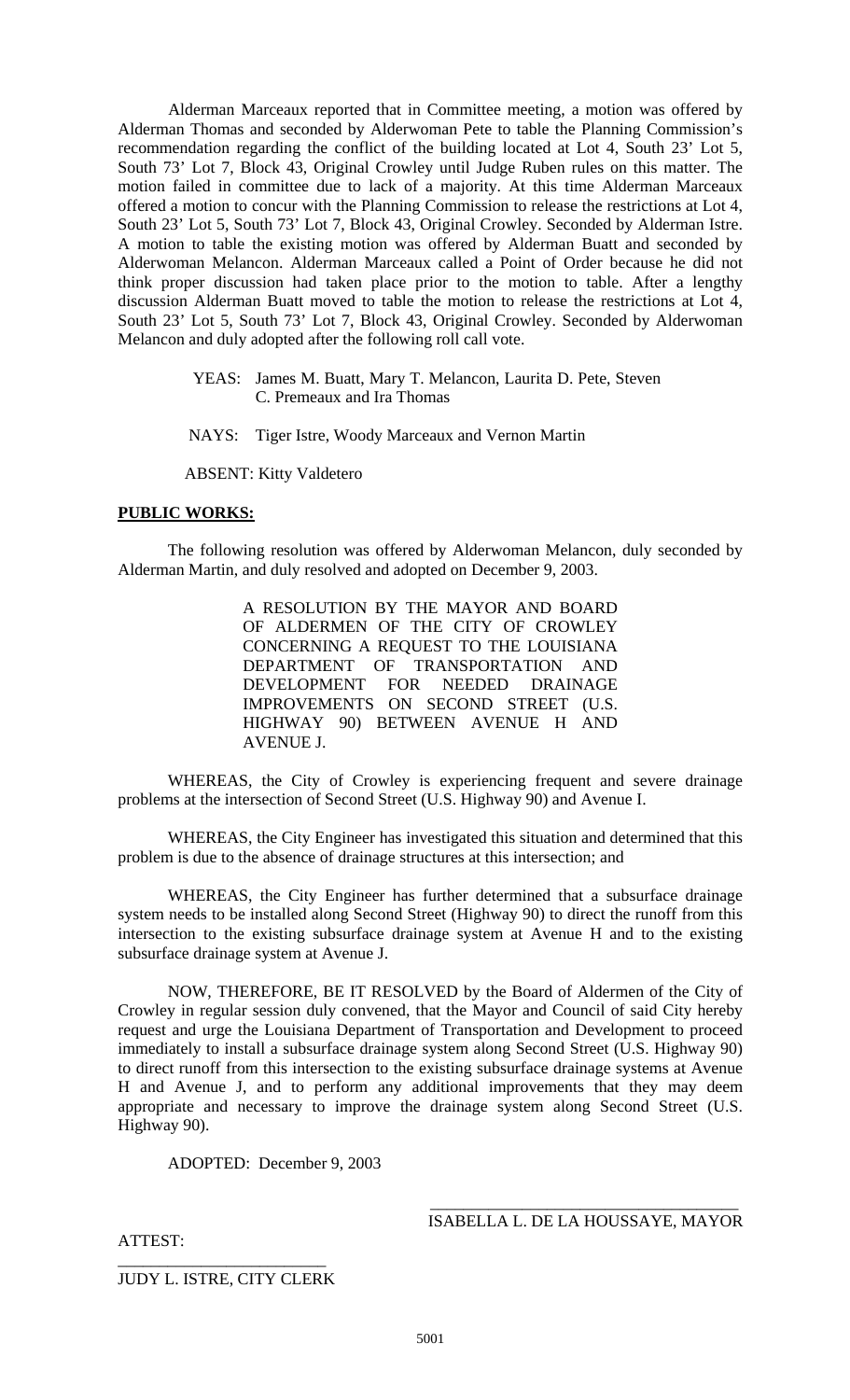Alderwoman Melancon offered a motion to authorize purchase of materials for Phase I of the Avenue D at 16<sup>th</sup> Street (Don Earles) drainage improvements and for the North Side of Sixteenth Street at Avenue E (Mary Simon) project to be done by City Forces under a work order. Seconded by Alderman Istre and duly adopted.

#### **UTILITY:**

Alderman Martin moved to approve Partial Payment No. 9 to Stelly Construction for the "West Crowley Sewerage Improvements (LCDBG FY 2001 Program) in the amount of \$66,546.21. Seconded by Alderman Thomas and duly adopted.

Alderman Martin moved to approve Partial Payment No. 1 to E. B. Feucht & Sons for the Sewerage Extension for T-Stop (Lovell @ S. Highway 13) in the amount of \$41,064.66. Seconded by Alderman Thomas and duly adopted.

Alderman Martin moved to authorize Mader Engineering to prepare a cost estimate for the construction of a sewer main extension in the 100 Block of West  $6<sup>th</sup>$  Street (Betty Leblanc residence) and present same at the Regular Council Meeting on December 9th. Seconded by Alderwoman Melancon and duly adopted.

Alderwoman Pete moved to authorize Mader Engineering to prepare a plan and a revised cost estimate of the most feasible way to construct a sewer main extension in the 100 Block of West  $6<sup>th</sup>$  Street (Betty Leblanc residence). Seconded by Alderman Thomas and duly adopted.

## **PUBLIC SAFETY:**

Alderman Buatt offered a motion to grant Mount Zion Baptist Church permission to close Hutchinson Avenue between Western Avenue and Ross Avenue from 7:00 a.m. to 3:00 p.m. annually for their Annual Women's Conference in December and for the church to notify the Street, Fire and Police Departments. Seconded by Alderwoman Melancon and duly adopted.

Alderman Buatt offered a motion to authorize the Police Chief to conduct a traffic study to consider a 4 way stop sign at Avenue F and Third Street. Seconded by Alderwoman Melancon and duly adopted with Alderman Thomas voting nay.

Alderman Buatt offered a motion to approve the following applications for a renewal of retail beer and liquor permits for the year 2004. Seconded by Alderwoman Melancon and duly adopted.

| 1. | Guidry's Package Liquor<br>Rebecca Guidry<br>201 Ross Avenue, Crowley. LA                      | 2004 Class A Retail Outlet Beer Permit<br>2004 Class A Retail Outlet Liquor Permit |
|----|------------------------------------------------------------------------------------------------|------------------------------------------------------------------------------------|
| 2. | Victoria's Unpredictable Lounge<br>Jeanette V. Shepherd<br>824 West Second Street, Crowley, LA | 2004 Class A Retail Outlet Beer Permit<br>2004 Class A Retail Outlet Liquor Permit |
| 3. | TJ Downtown Café<br>Tyler J. Boullion<br>414 North Parkerson Avenue, Crowley, LA               | 2004 Class A Retail Outlet Beer Permit<br>2004 Class A Retail Outlet Liquor Permit |

Alderman Buatt offered a motion to accept the proposal from Friedrichs' Custom Manufacturing to purchase 75 barricades, model Fs-B-FF in the amount of \$5920.00 and refer to Revenue and Finance. Seconded by Alderwoman Pete and duly adopted.

Alderman Buatt offered a motion to approve the renewal of a 2004 Class B Retail Package Beer Permit and 2004 Class B Retail Package Liquor Permit for Lazar J. Gielen d Shop Rite Inc. d/b/a Cheveron Food Mart No. 20 located at 2600 North Parkerson Avenue, Crowley, LA. Seconded by Alderwoman Melancon and duly adopted.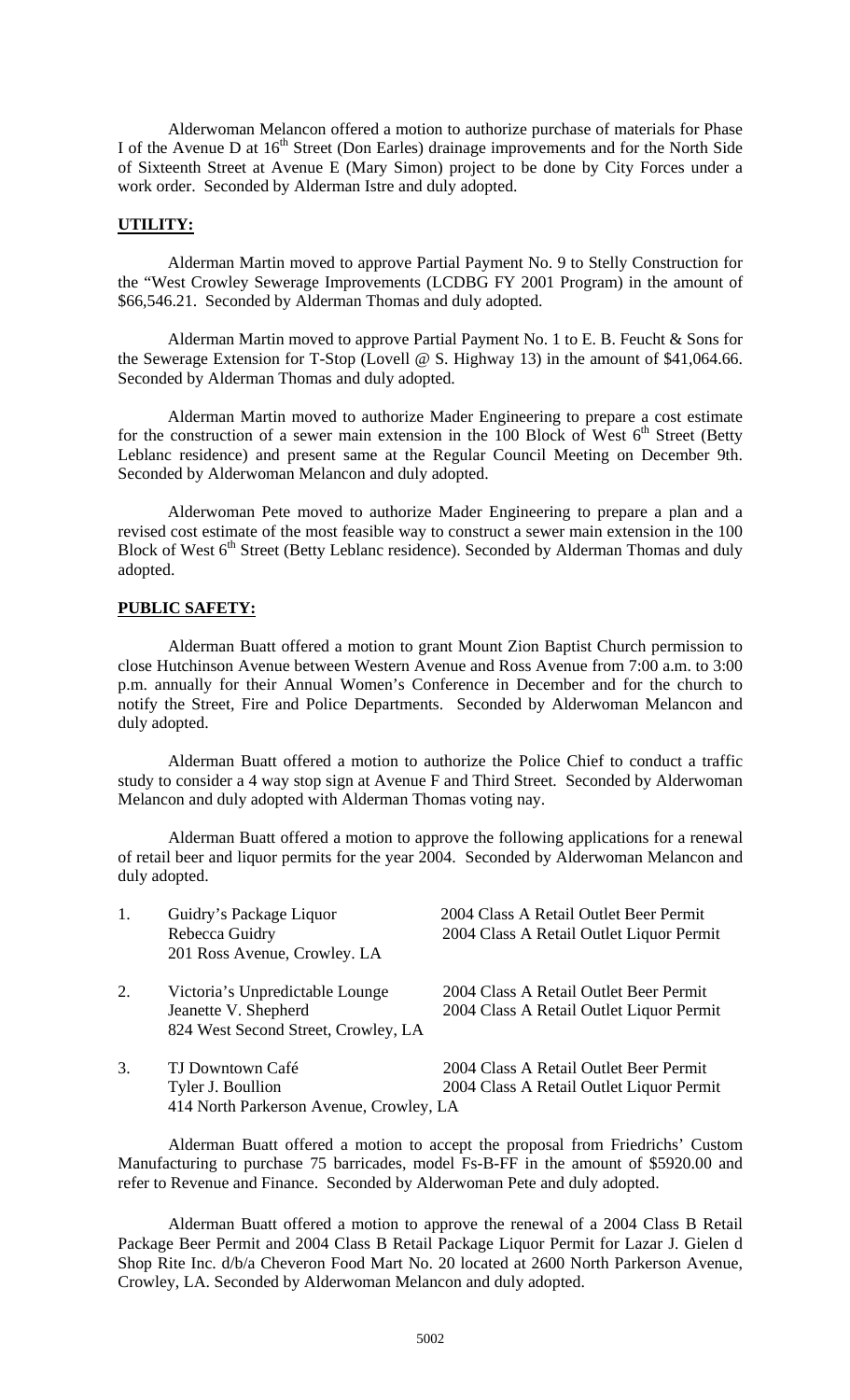Alderman Buatt offered a motion to approve a 2004 application from Shree Ganesh Petroleum, LLC for an initial Class B – Retail Package Beer Permit and Class B – Retail Package Liquor Permit for Raceway No. 754 located at 2435 North Parkerson Avenue, Crowley, LA. Seconded by Alderwoman Melancon and duly adopted.

Alderman Martin offered a motion to approve a 2004 application from Lennis Bernard for an initial Class A Retail Outlet Beer Permit and Class A Retail Outlet Liquor Permit for Mr. B Lounge located at 824 West 2<sup>nd</sup> Street, Crowley, LA, pending approval from Chief Gibson. Seconded by Alderman Marceaux and duly adopted.

#### **PUBLIC BUILDINGS:**

Alderman Thomas offered a motion to accept the lowest bids from Fruge Lumber Company in the amount of \$237,450 and the alternate #1 in the amount of \$2,030 for the renovations to the Central Fire Station located at 104 West Hutchinson Avenue. Seconded by Alderman Buatt and was duly adopted with Alderwoman Melancon abstaining.

Alderman Martin offered a motion to get proposal for gutter work for the Enterprise Center. Seconded by Alderman Thomas and duly adopted.

# **INSURANCE & PERSONNEL:**

Alderwoman Pete offered a motion to allow a per diem of up to \$24.00 a day for three meals when an employee qualifies and is out of town on city business. Seconded by Alderwoman Melancon and duly adopted.

Alderman Martin offered a motion to accept the recommendation of Chief Schmaltz and hire Michael Cormier as a probational firefighter effective December 26, 2003. Seconded by Alderwoman Melancon and duly adopted.

### **COMMUNITY & ECONOMIC DEVELOPMENT:**

The following resolution was offered by Alderman Istre, duly seconded by Alderman Premeaux, and duly resolved and adopted.

## RESOLUTION OF THE MAYOR AND BOARD OF ALDERMEN OF THE CITY OF CROWLEY, ACADIA PARISH, LOUISIANA, IN SUPPORT OF THE LOUISIANA SUGAR INDUSTRY.

WHEREAS, Louisiana's sugar industry is an important economic engine in our state and has been for more than 200 years; and

WHEREAS, sugar cane is the number one row crop in Louisiana and is farmed in 24 parishes, including Acadia Parish; and

WHEREAS, Louisiana's sugar industry employs 27,000 people annually in 15 mills, two refineries and on 800 farms state wide; and

WHEREAS, Louisiana's sugar industry provides over \$2 billion in yearly economic impact to the state; and

WHEREAS, Louisiana's sugar industry supports free trade on a multi-lateral level within the World Trade Organization; and

WHEREAS, President Bush's trade representatives are negotiating the Central American Free Trade Agreement (CAFTA) and are offering the removal of the sugar import tariff system, which will destroy the Louisiana sugar industry; and

WHEREAS, countries included in CAFTA will flood the United States with cheap, subsidized sugar driving the Louisiana sugar industry out of business; and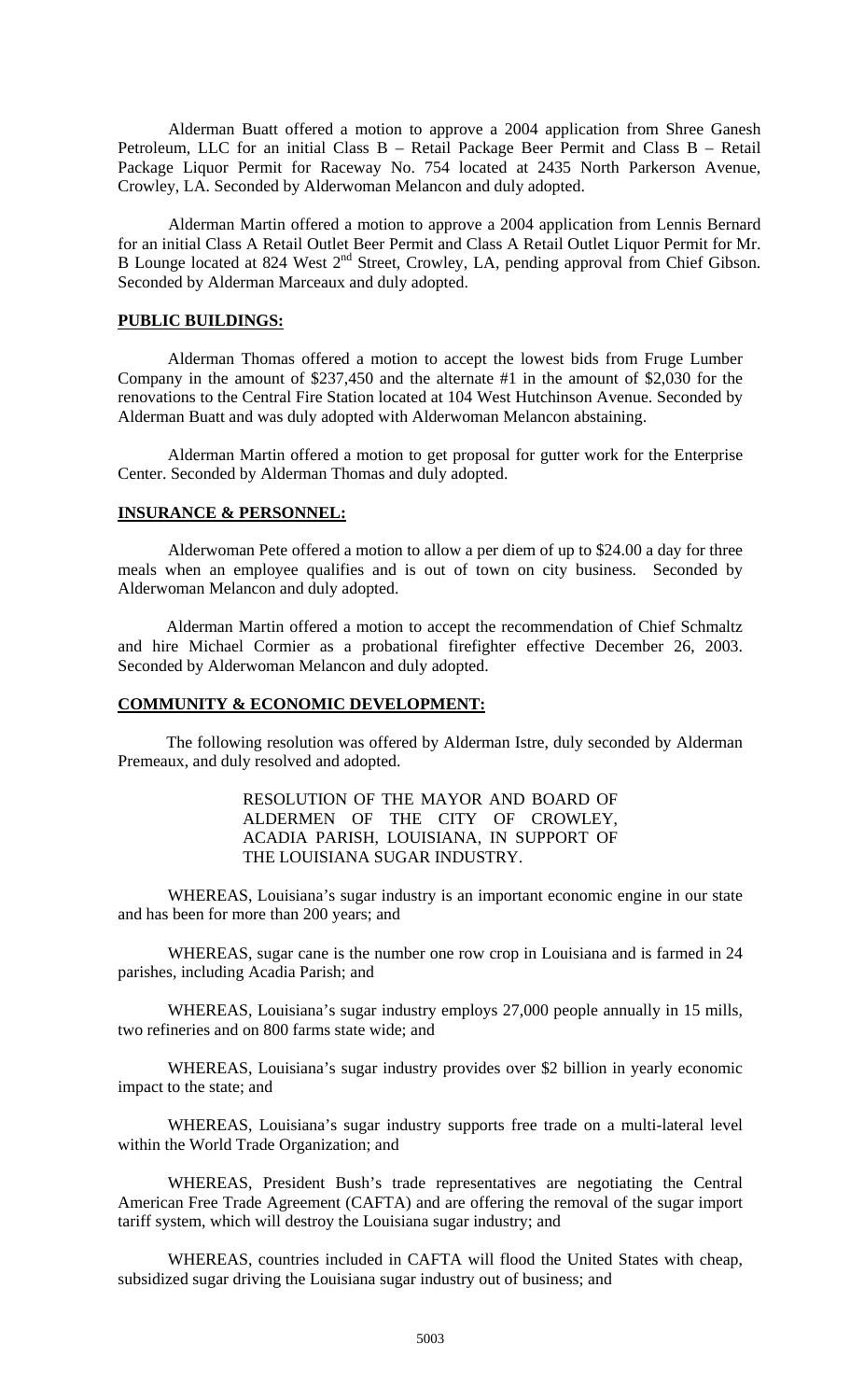WHEREAS, if CAFTA is agreed upon by the U. S. Trade Representatives with the removal of any sugar import tariffs as part of the deal, and since Congress must vote up or down on CAFTA, the Mayor and Board of Aldermen of the City of Crowley will urge the Louisiana Congressional Delegation to vote against CAFTA;

NOW THEREFORE, BE IT RESOLVED by the Mayor and Board of Aldermen of the City of Crowley, Acadia Parish, Louisiana, in regular session duly convened, they do hereby support the Louisiana sugar industry and urge President George W. Bush to remove sugar from the CAFTA and to assure the economic stability of the sugar industry,

THUS DONE AND ADOPTED in regular session at Crowley, Acadia Parish, Louisiana, on this the  $9<sup>th</sup>$  day of December, 2003.

## \_\_\_\_\_\_\_\_\_\_\_\_\_\_\_\_\_\_\_\_\_\_\_\_\_\_\_\_\_\_\_\_\_\_\_\_\_ ISABELLA L. DE LA HOUSSAYE, MAYOR

ATTEST:

### \_\_\_\_\_\_\_\_\_\_\_\_\_\_\_\_\_\_\_\_\_\_\_\_\_ JUDY L. ISTRE, CITY CLERK

Alderman Istre offered a motion to enter into an agreement with the International Rice Festival Association for the International Rice Festival Association to use the City of Crowley's beer permit for the festival. This agreement shall be for a period of 10 years. The City of Crowley will receive 15% of the net receipts for sale of beer. Approval is contingent upon legal counsel. Seconded by Alderman Thomas. Alderman Buatt moved to amend the motion by inserting "with an automatic annual renewal option" after "10 years". The amendment was seconded by Alderman Premeaux and passed. The main motion as amended was voted on and adopted.

Alderman Thomas offered a motion to authorize Mader Engineering to do a topographic surveys for improvements on City of Crowley Industrial Park, LaPAC location. Seconded by Alderman Buatt and duly adopted.

# **RECREATION:**

Alderman Premeaux offered a motion to appropriate an additional \$62,500 for a total appropriation of \$77,500 in local funds for Phase I Sidewalk Improvements (sidewalk and drainage around the Hensgens Park Concession Stand) at the Recreation Center. Seconded by Alderwoman Melancon and duly adopted with Alderman Istre voting nay.

#### **REVENUE & FINANCE:**

Alderman Buatt offered a motion to amend the budget to purchase 75 barricades model Fs-B-FF from Friedrichs' Custom Manufacturing in the amount of \$5,920.00. Seconded by Alderwoman Melancon and duly adopted.

The following resolution was offered by Alderman Buatt, duly seconded by Alderman Martin, and duly resolved and adopted.

> RESOLUTION OF THE MAYOR AND BOARD OF ALDERMEN OF THE CITY OF CROWLEY, ACADIA PARISH, LOUISIANA, AUTHORIZING THE MAYOR AND THE CITY ATTORNEY TO NEGOTIATE A PURCHASE AGREEMENT FOR AN EXISTING BUILDING AND WAREHOUSE FACILITY FOR ANIMAL SHELTER AND STORAGE OF RECREATION DEPARTMENT EQUIPMENT AND TO PROVIDE FOR ALL MATTERS RELATIVE THERETO.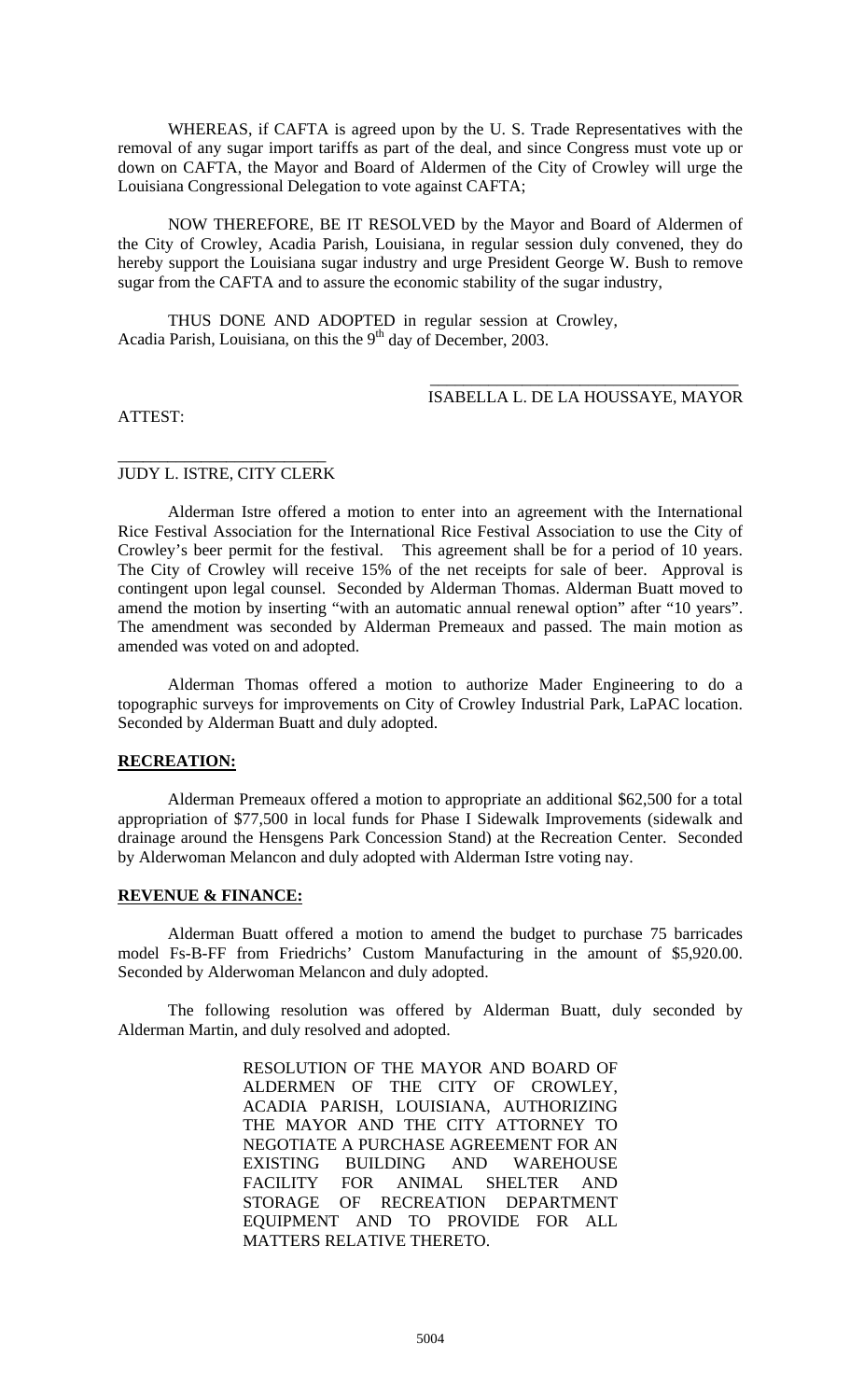WHEREAS, the City of Crowley has developed a master plan for the continuing development of the recreation complex located on Mill Street; and

WHEREAS, the plan includes the demolition and relocation of the equipment storage and maintenance facility; and

WHEREAS, the animal shelter is obsolete and in need of substantial repairs and improvements to meet minimum current standards; and

WHEREAS, the animal shelter is situated within the Industrial Park which is better suited for use as inducement to industry to locate in the community; and

WHEREAS, the Mayor and Board of Aldermen of the City of Crowley have been offered a facility near the recreation complex which would be suitable for an equipment storage and maintenance facility and new animal shelter; and

WHEREAS, the building which has been offered for sale and has the potential to accommodate the needs for both departments and it would be cost effective to combine the needs of both departments into a single facility; and

WHEREAS, an appraisal was authorized and has been received which provides a value of the property and identifies the probable additional costs which should be considered in purchasing the building; and

WHEREAS, the current asking price is substantially lower than the original listing price and the owners have indicated the willingness to further negotiate the price of the building;

NOW THEREFORE, BE IT RESOLVED by the Mayor and Board of Aldermen of the City of Crowley, Acadia Parish, Louisiana, in regular session duly convened, they do hereby authorize, empower and direct the Honorable Isabella L. de la Houssaye, Mayor, and Thomas K. Regan, City Attorney, to negotiate a purchase agreement for Lots 1, 2 and the West 20 feet of Lot 3, Block 1 of the City of Crowley and the improvements situated thereon at a price not to exceed the appraised value of the building and after taking into account the anticipated costs and expenses to remedy the deficiencies and the repairs necessary as noted in the appraisal.

THUS DONE AND ADOPTED in regular session at Crowley, Acadia Parish, Louisiana, on this the  $9<sup>th</sup>$  day of December, 2003

## \_\_\_\_\_\_\_\_\_\_\_\_\_\_\_\_\_\_\_\_\_\_\_\_\_\_\_\_\_\_\_\_\_\_\_\_\_ ISABELLA L. DE LA HOUSSAYE, MAYOR

#### ATTEST:

### \_\_\_\_\_\_\_\_\_\_\_\_\_\_\_\_\_\_\_\_\_\_\_\_\_ JUDY L. ISTRE, CITY CLERK

Alderman Buatt offered a motion to amend the budget to appropriate an additional \$62,500 for a total appropriation of \$77,500 in local funds for Phase I Sidewalk Improvements (sidewalk and drainage around the Hensgens Park Concession Stand) at the Recreation Center. Seconded by Alderwoman Melancon and duly adopted with Alderman Istre voting nay.

Alderman Buatt offered a motion to amend the Fiscal 2004 Budget as follows. Seconded by Alderman Thomas and duly adopted.

|                                | Amendment | Fiscal 2004   |
|--------------------------------|-----------|---------------|
|                                |           | <b>Budget</b> |
| General Fund – Revenues        |           |               |
| <b>Rural Development Grant</b> | 12,000    | $-()$ -       |
| <b>LCDA</b> Loan               | 369,000   | 140,000       |
| FEMA/Parish/State              | 110,000   | $-0-$         |
| Sales of fixed assets          | 29,550    | $-()$ -       |